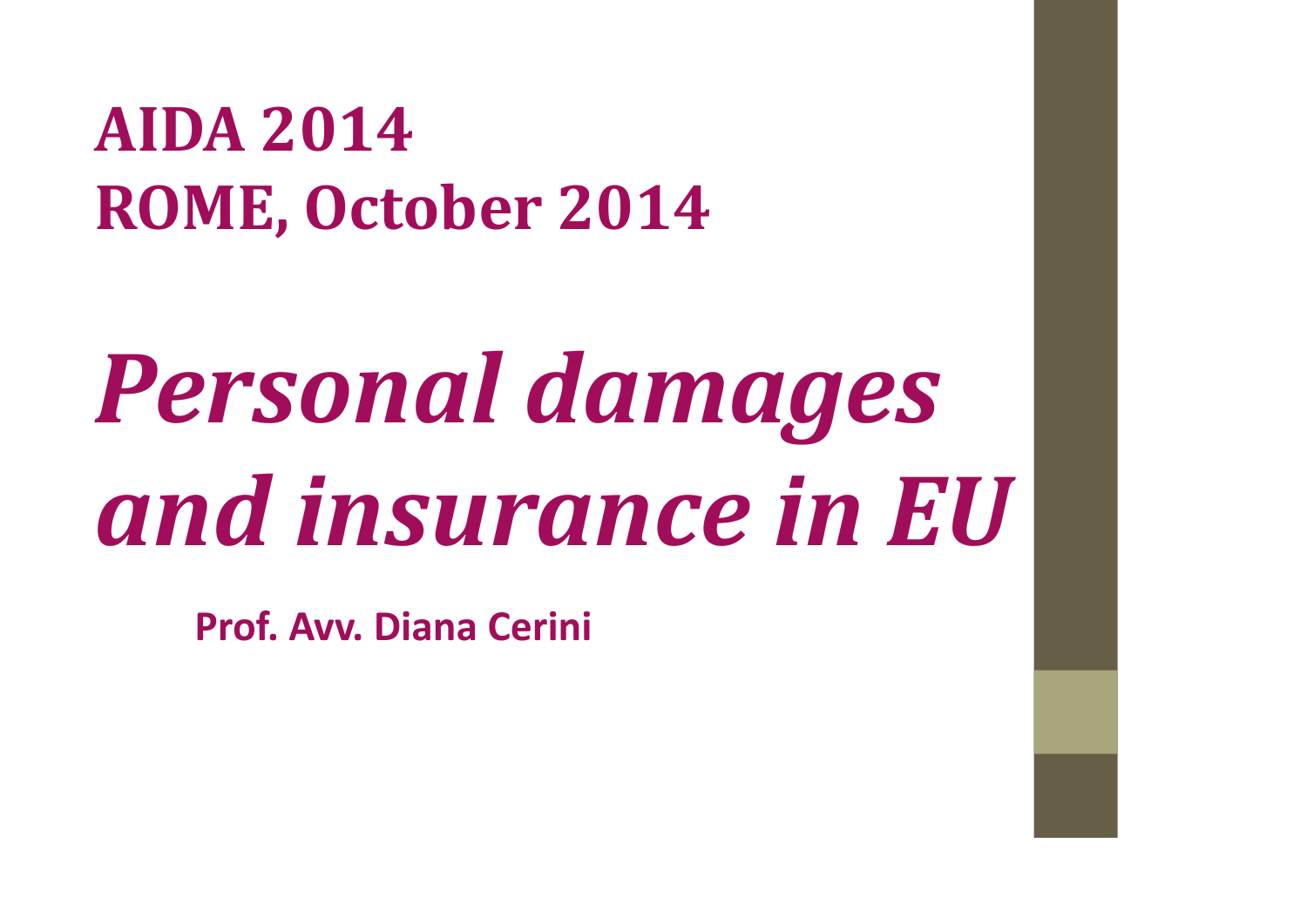## **Personal damages in EU:**

Preliminary questions:

- Do we have a common law?
- Shall we harmonize?
- What is the impact on insurance contract law and free circulation of insurance services ?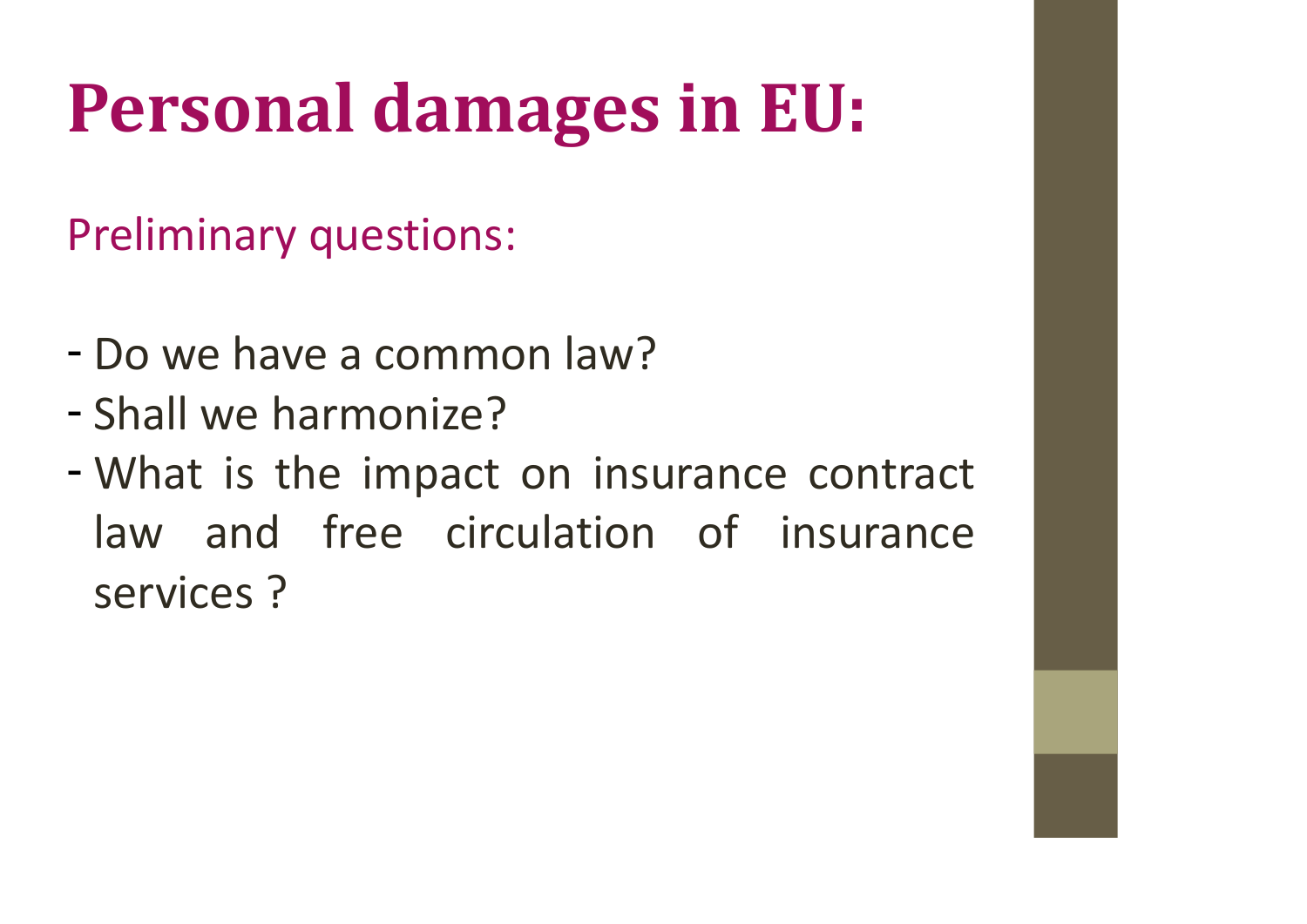### **Personal damages in EU:**

**Personal damages in EU:**<br>
«Inside» each legal system: let's think about some of the problems:<br> *1) Terminology?* Patchwork of names for personal damages: **Personal damages in EU:**<br>
«Inside» each legal system: let's think about some of the proble<br> *1) Terminology?* Patchwork of names for personal damages:<br>
Es. Common law: general and special, nominal and subst Es. Common law: general and special, nominal and substantial, contemptous and aggravated, and so on

2) *Who is entitled to recovery?* Uncertainty on the number and Es. Common law: general and special, nominal and substantial,<br>contemptous and aggravated, and so on<br>2) *Who is entitled to recovery*? Uncertainty on the number and<br>categories of subjects entitled to get recovery (variabili damages «par ricochet»)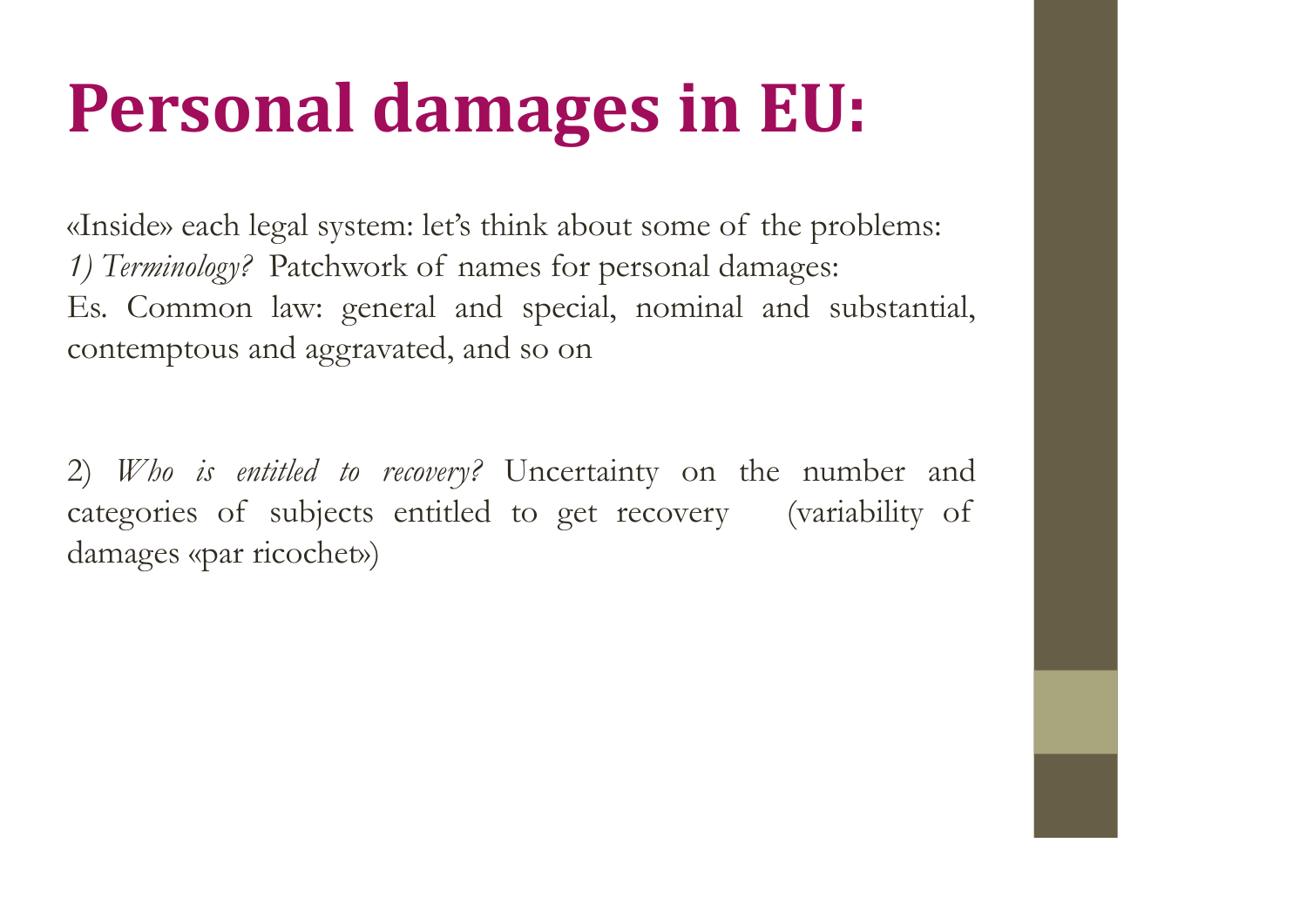3) *Amount of money*  $\rightarrow$  influence of economic conditions of the country

*4) When and where?* Claim solution and time for justice proceeding/ ADR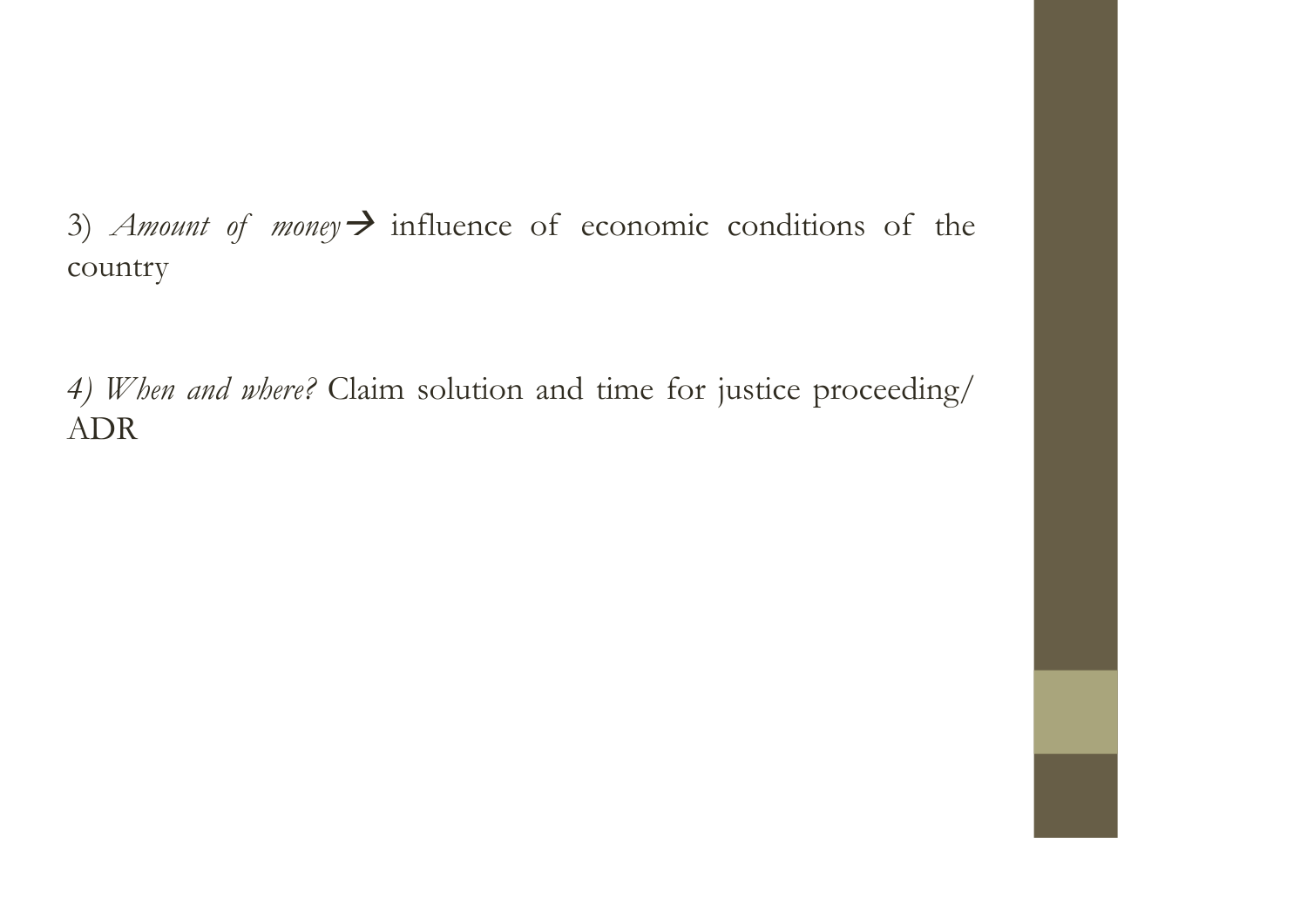## In Italy

- In Italian terminology: two macrocategories:
	- Patrimonial damages
	- Non patrimonial (non pecunary) damages: but these are name Tranan terminology: two macrocategories:<br>
	Patrimonial damages<br>
	Non patrimonial (non pecunary) damages: but these are name<br>
	of the courts and of the legal doctrine, not neessarily of the<br>
	legislator - only in Code of Privat of the courts and of the legal doctrine, not neessarily of the legislator - only in Code of Private insurance we have for the first time a clear reference to specific damages  $\rightarrow$

BUT in any cases, non patrimonial damages have a synphony of names….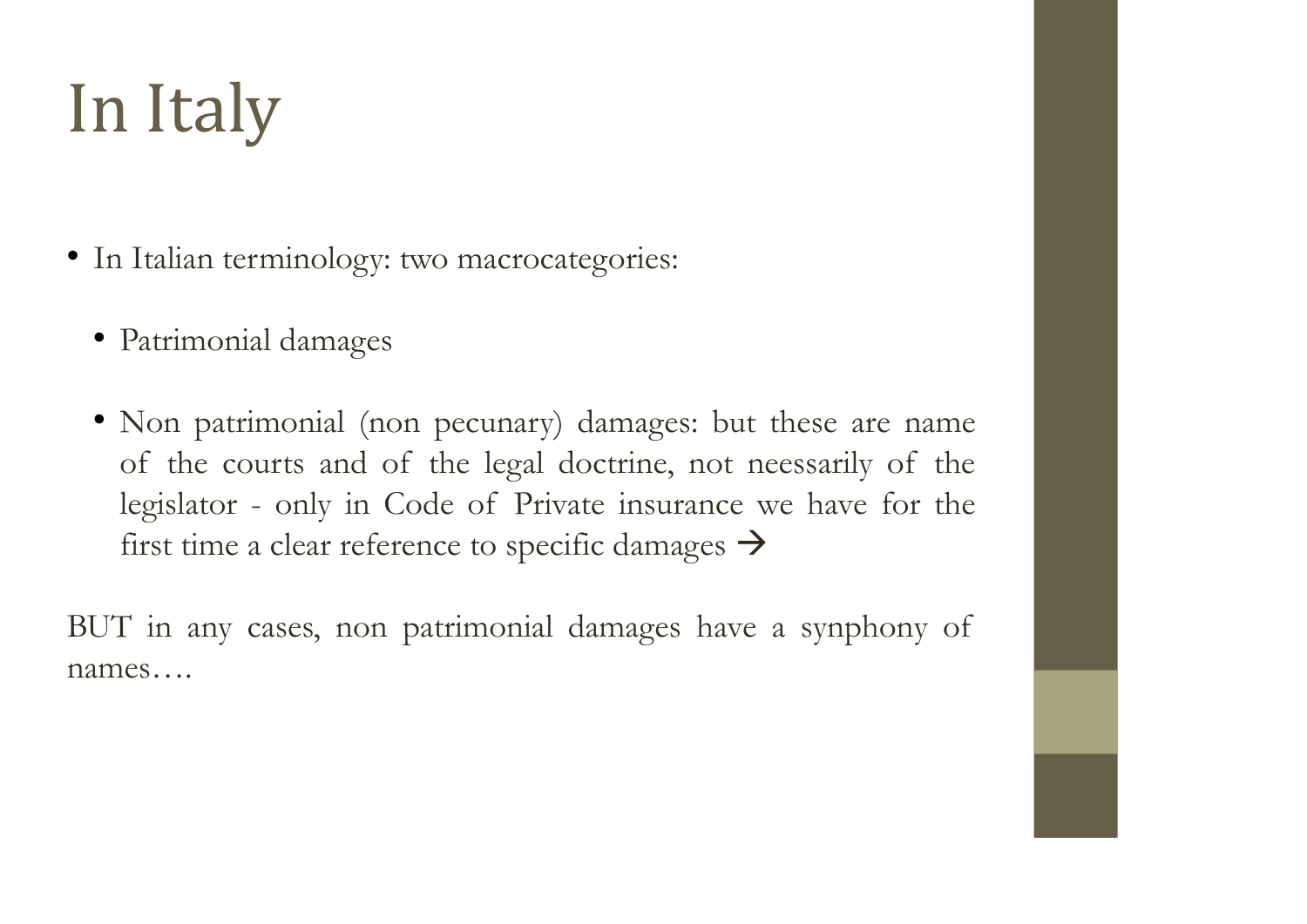## **So, in the EU contest:**

 $\rightarrow$  Different termonology

#### BUT MOST OF ALL

 $\rightarrow$  (Very) Different amount of money recognized for a specific damage: the same person can get a sum «x» in a country, and «x minus y» in another country.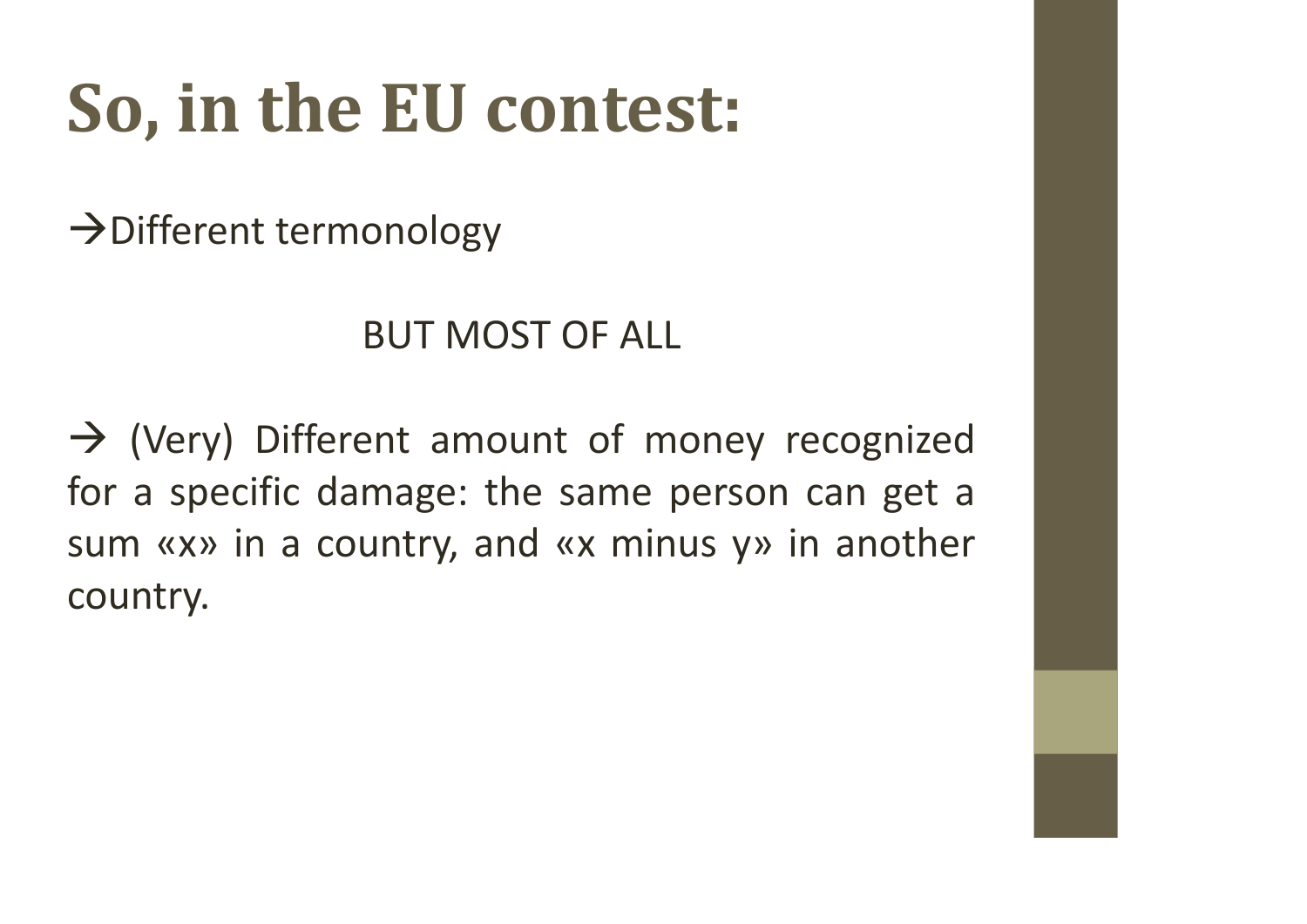## **What is the situation in EU Member States?**

In many states different strategies tu reduce uncertainty

France:

- «Rapport Dinthillac»  $\rightarrow$  trying to introduce omogeneous terminology
- Uk: reports and analysis by the Law Commission…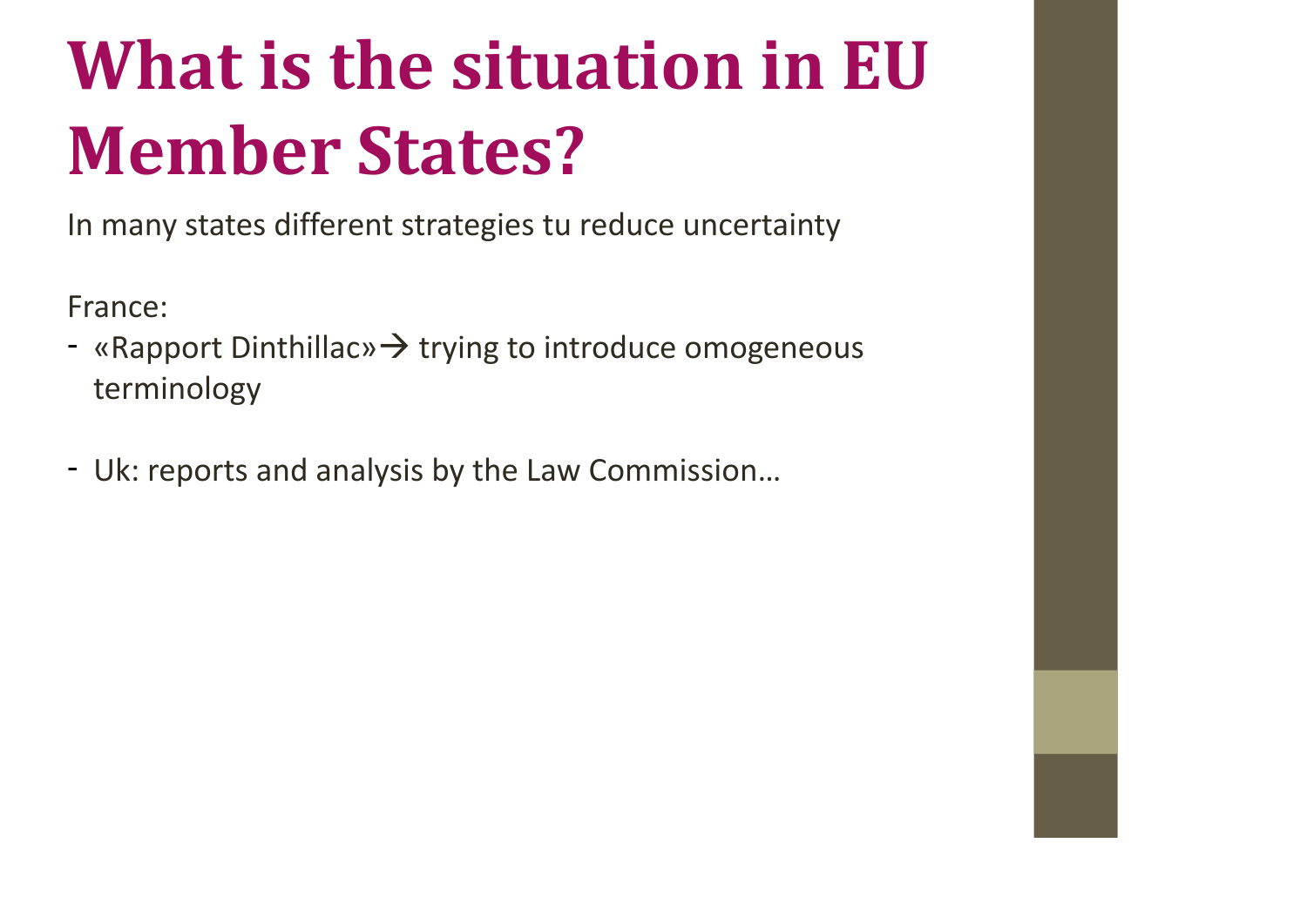#### **Shall we harmonize?**

#### **Before answering: the real problem is that legal systems and law in action are often «obscure»**

Courts not always call things with their real name: let's make the example of punitive damages: in many of the EU legal systems p.d. are actually forbidden in tort law: the orthodoxic idea is that the victim can obtain only compensatory damages But is that «truly true»? ?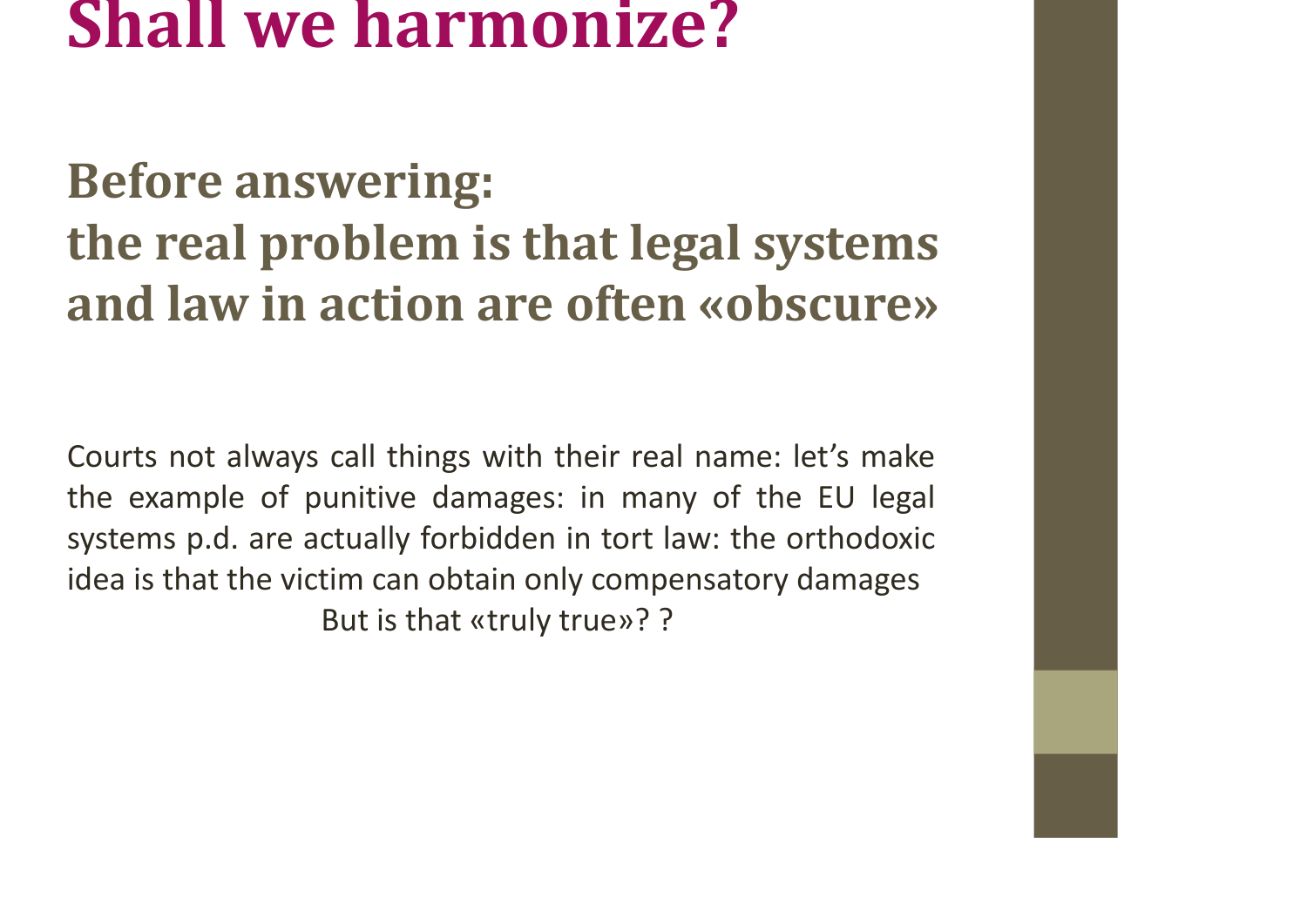#### **See the Italian Case… Ex. 1: Punitive/compensatory damages**

• In principle: only compensatory damage can be paid BUT….

Sometimes moral damages are so high that they probably include something more...:  $\rightarrow$  Decision by the Milan Tribunal in a medmal case and liability of the hospital/insurers (see also The «Lodo Mondadori» decision by the Court of Cassation…. (Cass., sez. III civ., 21255/2013 on appeal against Court of Appeal Of Milan)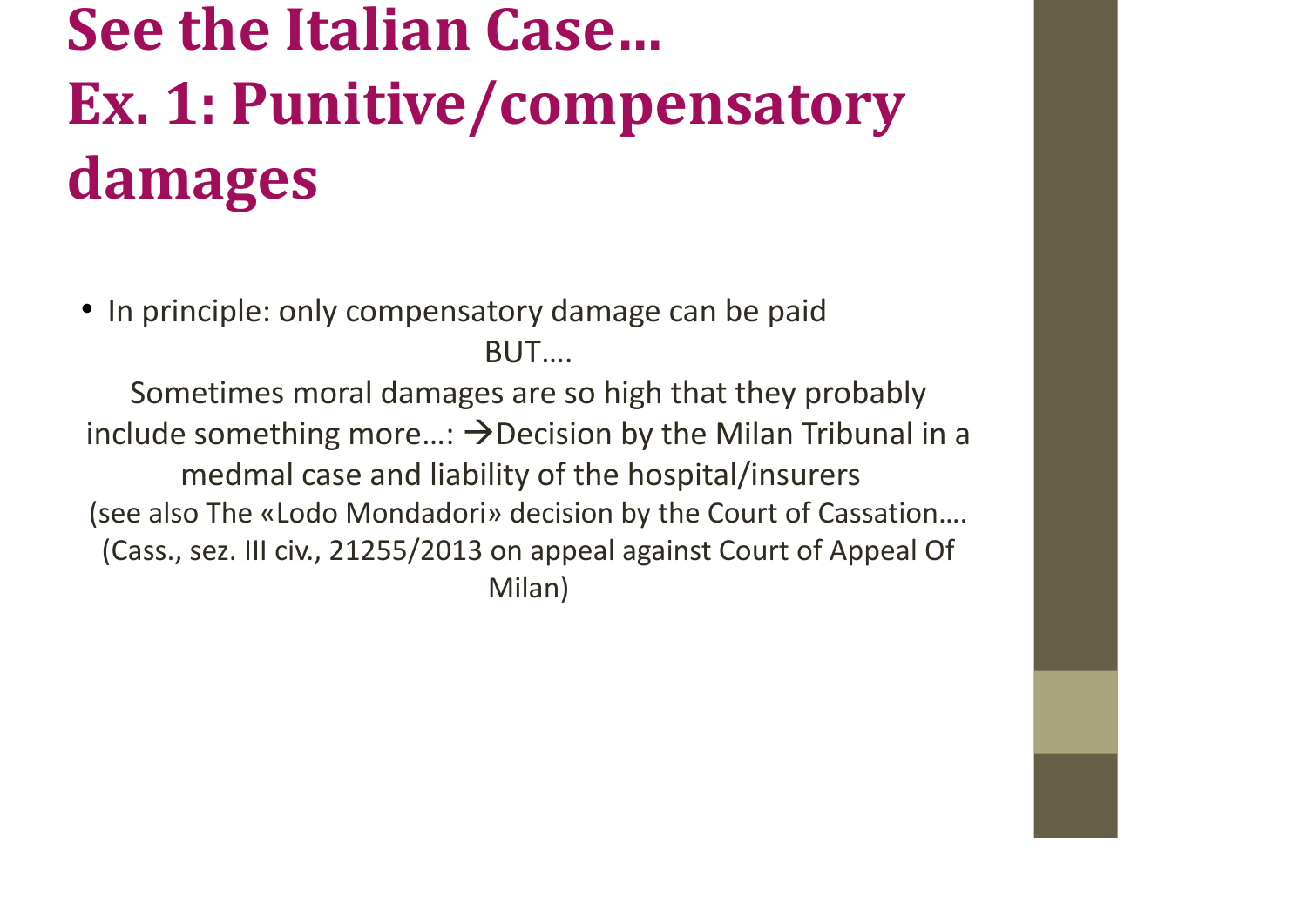#### **Ex. 2: Patrimonial damages as a consequence of personal damage: Two Italian decisions dated 2014**

- Decision 1: Cass. 10 th March 2014 no.5504
- Decision 2: Cass. 24th June 2014 no. 13537.
- What do they have in common ?
	- 27 years for the proceedings (from facts to decision)!
	- Two victims, two cases of motor liabilities and insurance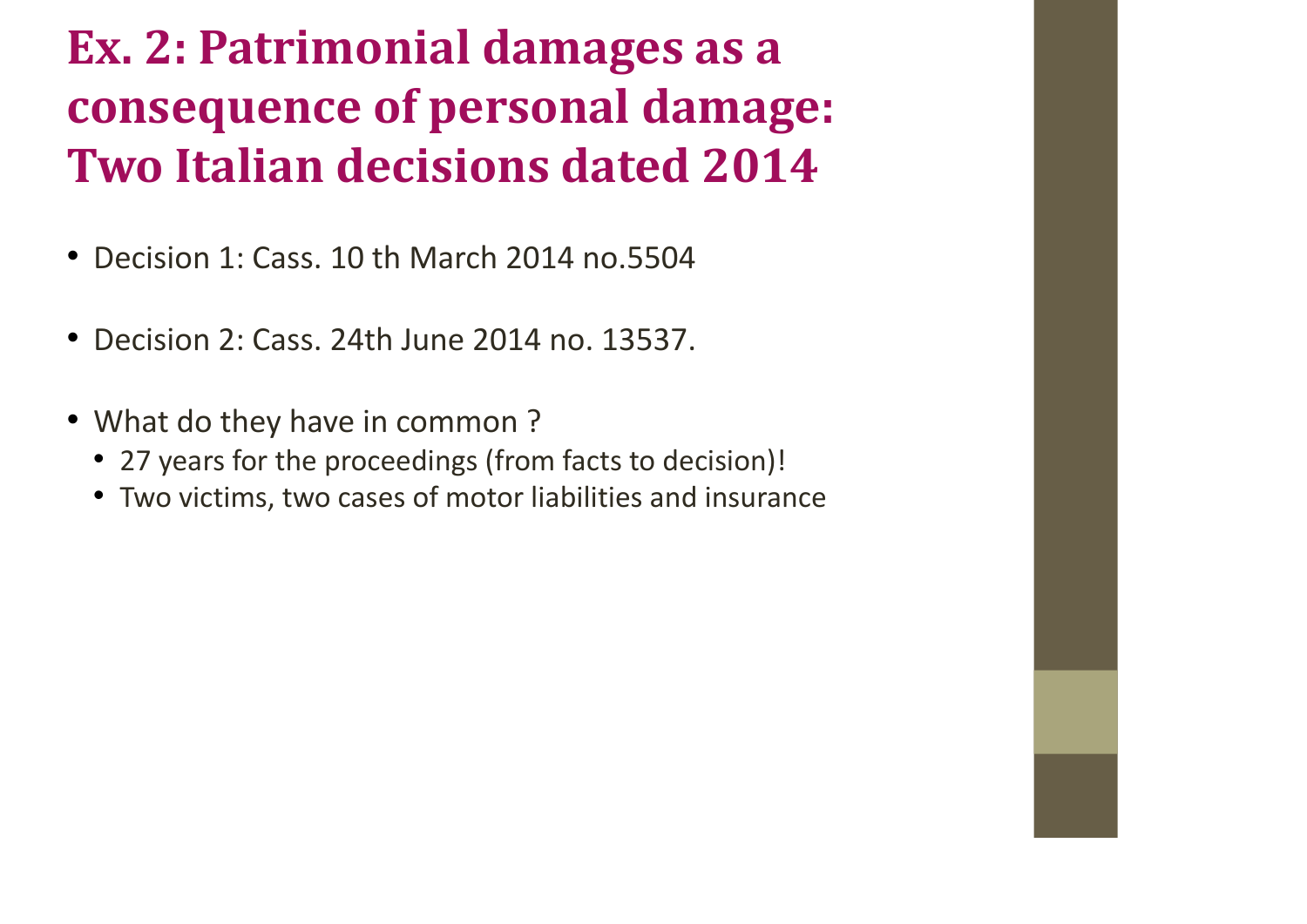#### **But…**

- Decision I: with reference to patrimonial damage of relatives of the victim: « **there is no** *compensatio lucri cum damno* between the sums paid by the social insurers to the heirs for pension allowance and the sum to be paid by the liable party (and its insurer)….
- Decision II: **there is** *compensatio lucri cum damno*

Same chamber of the Court of Cassation !!!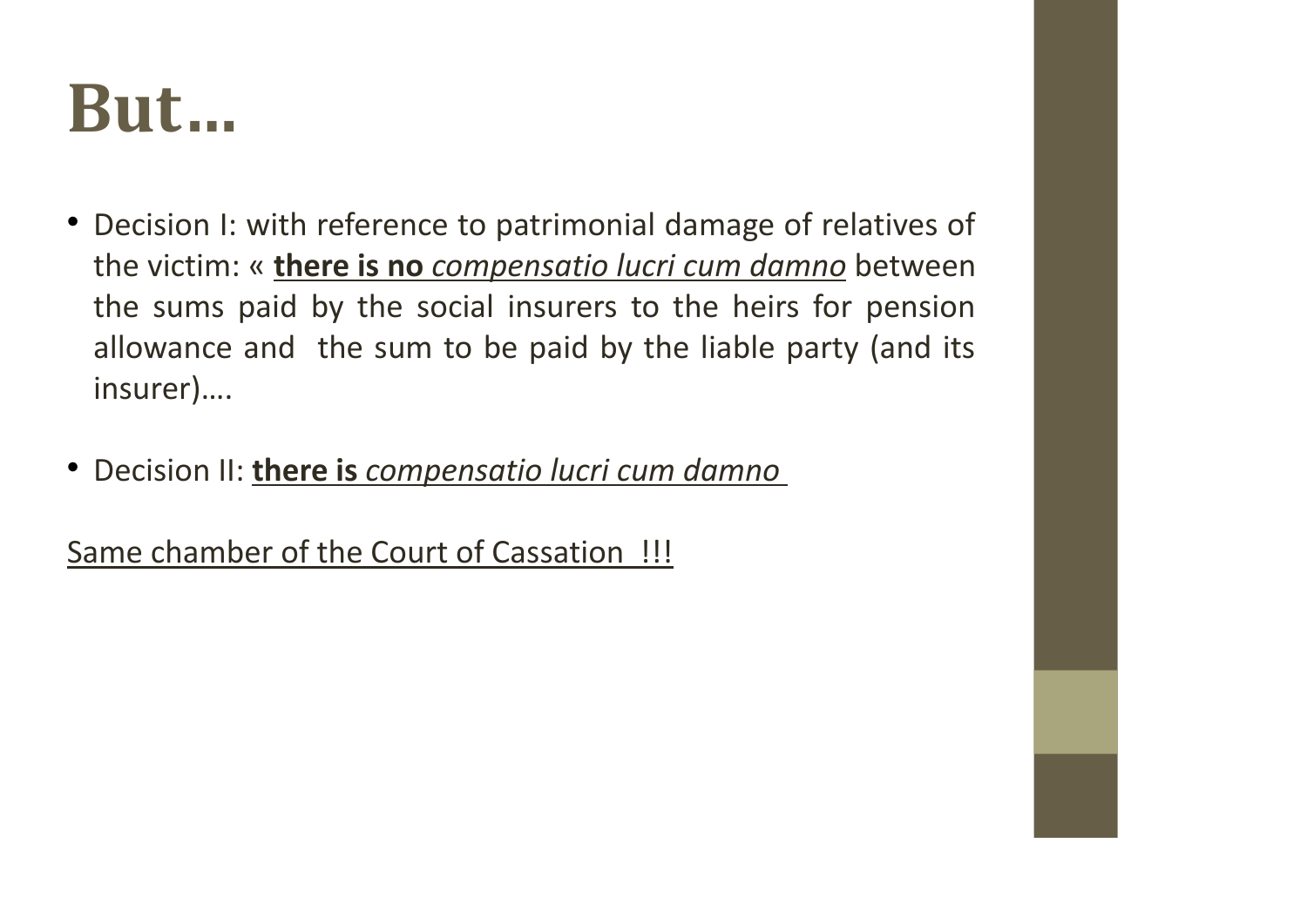### **Ex 3: Non patrimonial damages: damage for death**

- Decision I: «San Martino Decisions» 2008
- Decision II: "Sentenza Scarano" 2014

So:

- No certainty
- No predictability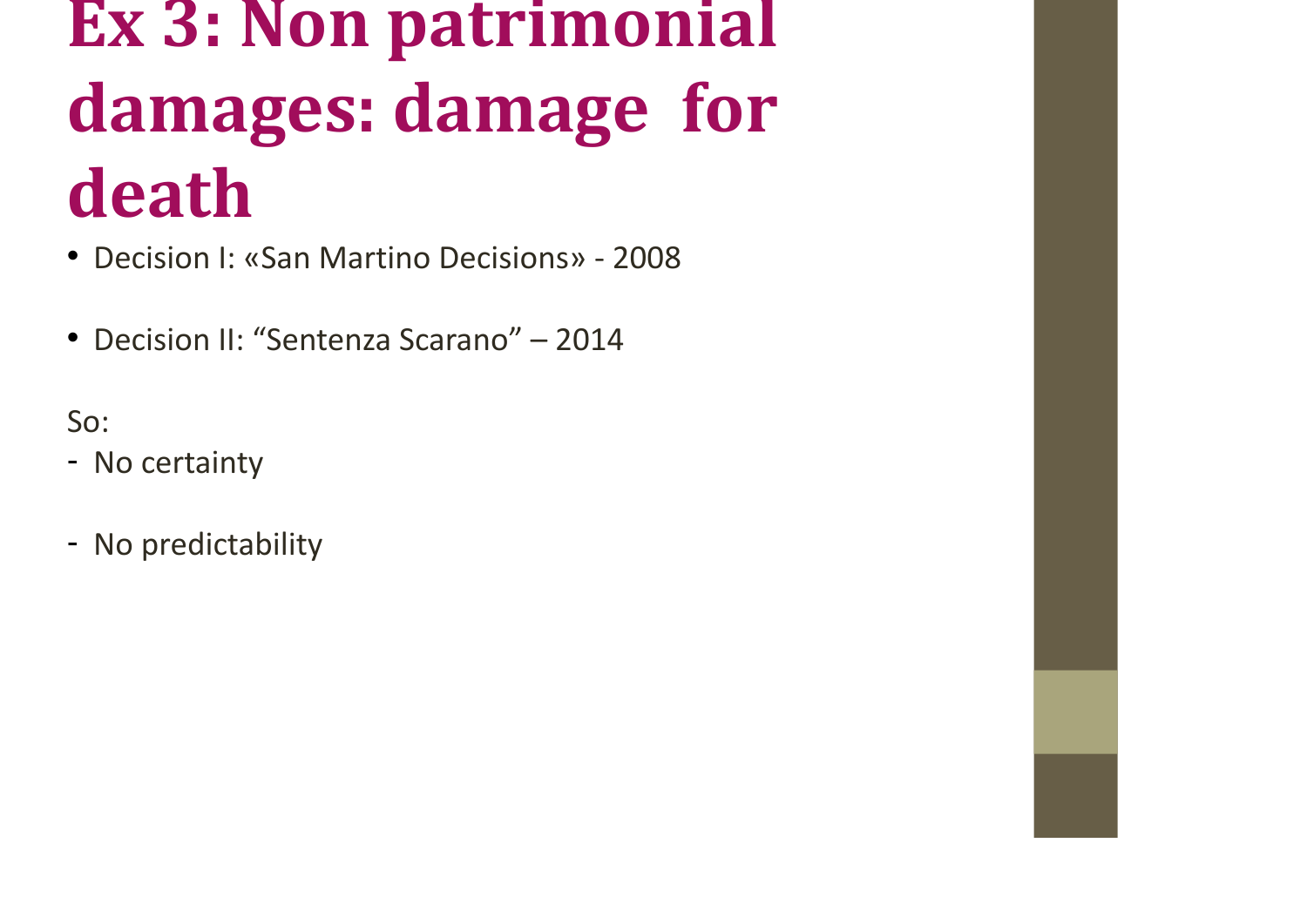#### **But let's consider….**

#### *Predictability – consistency*

 $\rightarrow$  1)For victims: essential tool of a legal system in order to realize *equality* and *non discrimination*

 $\rightarrow$  2) For professionals: especially insurance companies: essential in order:

- to correctly manage the risk
- to set the right premium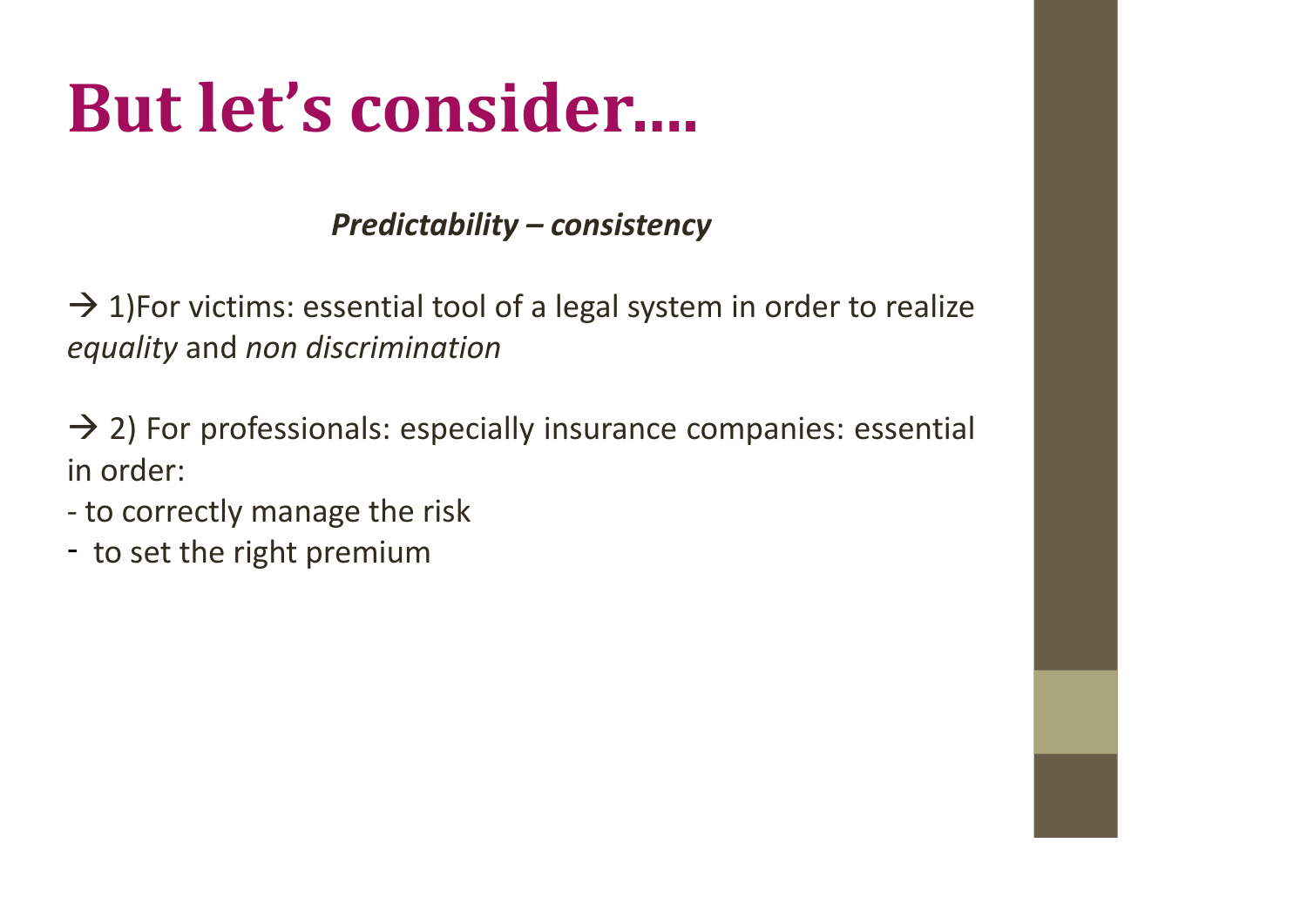#### **Predictability and consistenty**

3) In general:

- Reduce transactional costs
- Reduce litigation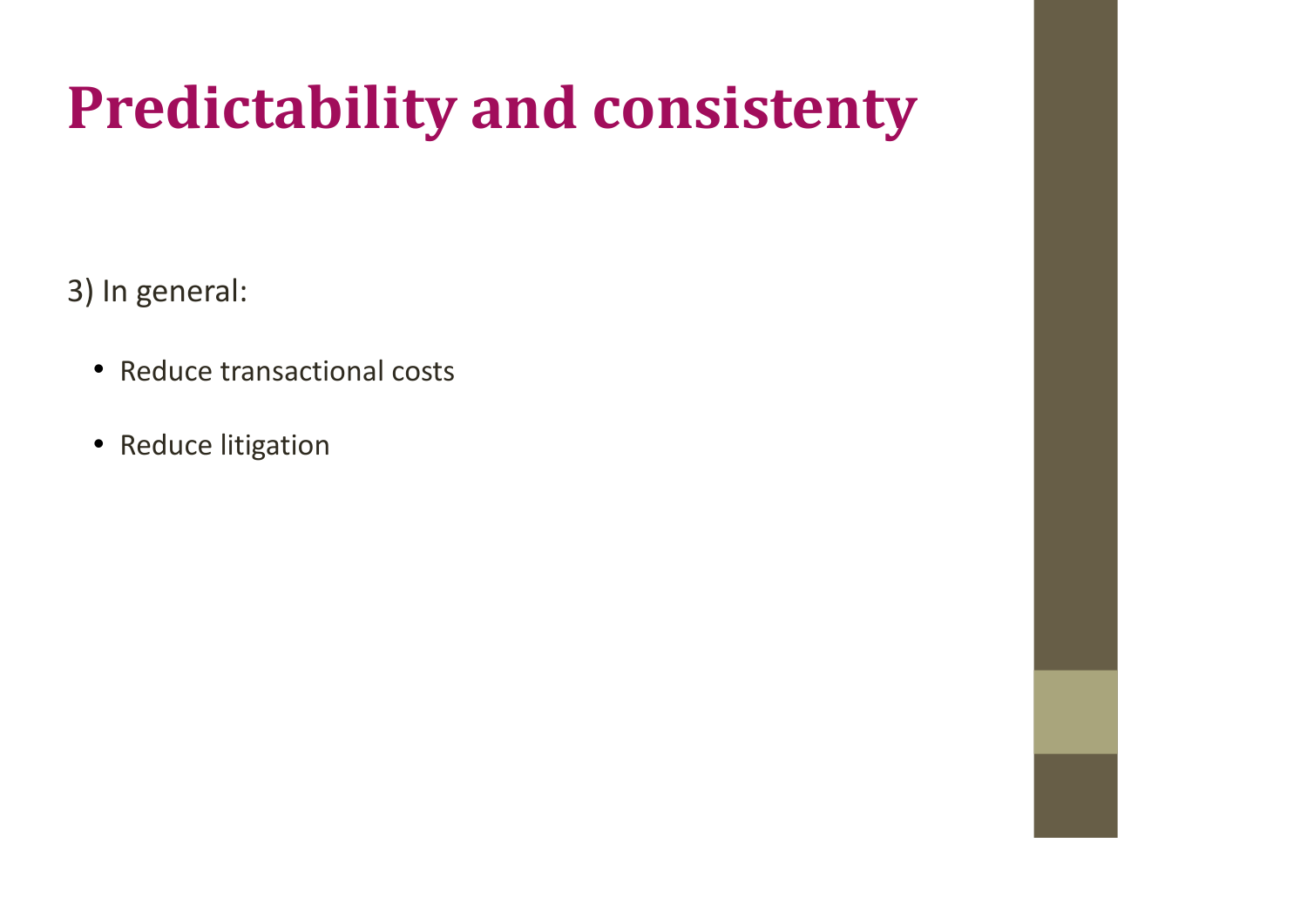## What is EU doing?

- Soft law proposals: European Principle on Tort law
- Studies and other non binding proposals: PEOPIL
- European Court of Justice  $\rightarrow$  at the border....
- ECHR : few decisions and wuth reference to very specific tort situation, low impact for the moment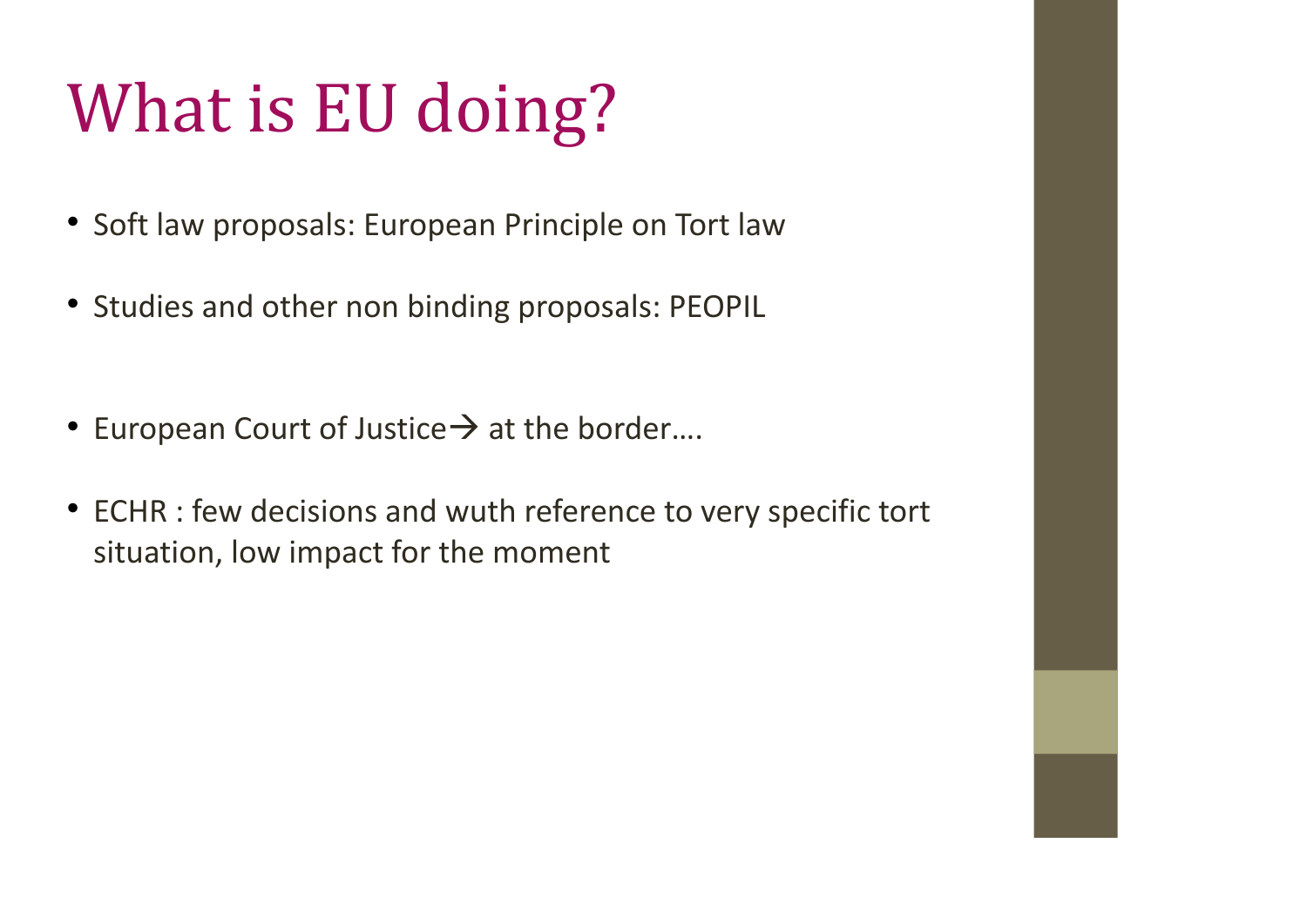### **ECJ decisions**

- C-371/12, *Petillo e Petillo/Unipol Assicurazioni S.p.A.*
- *C-22/12, Katarína Haasová / RastislavPetrík e Blanka Holingová*
- C-277/12 *Vitālijs Drozdovs / Baltikums AAS*

 $\rightarrow$  EU Law does not directly interfere with determination of personal damage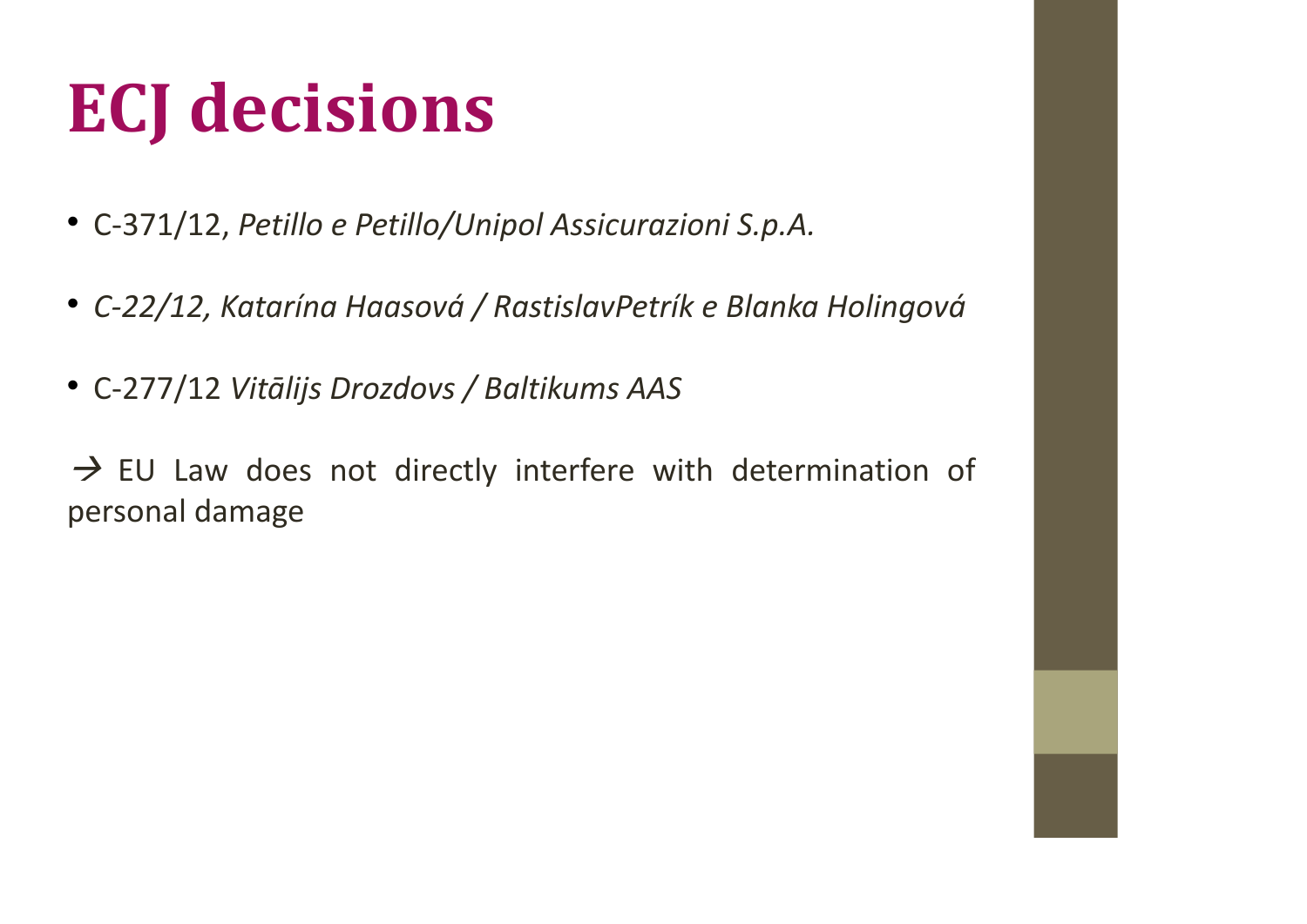## **A common law for personal damages?**

*A)See some Opinions: PEOPIL reports: From one side:* «*This question may look like a clever one, but it is becoming evident that it is no longer a matter of yes or no: harmonisation is already at work at different European levels …»*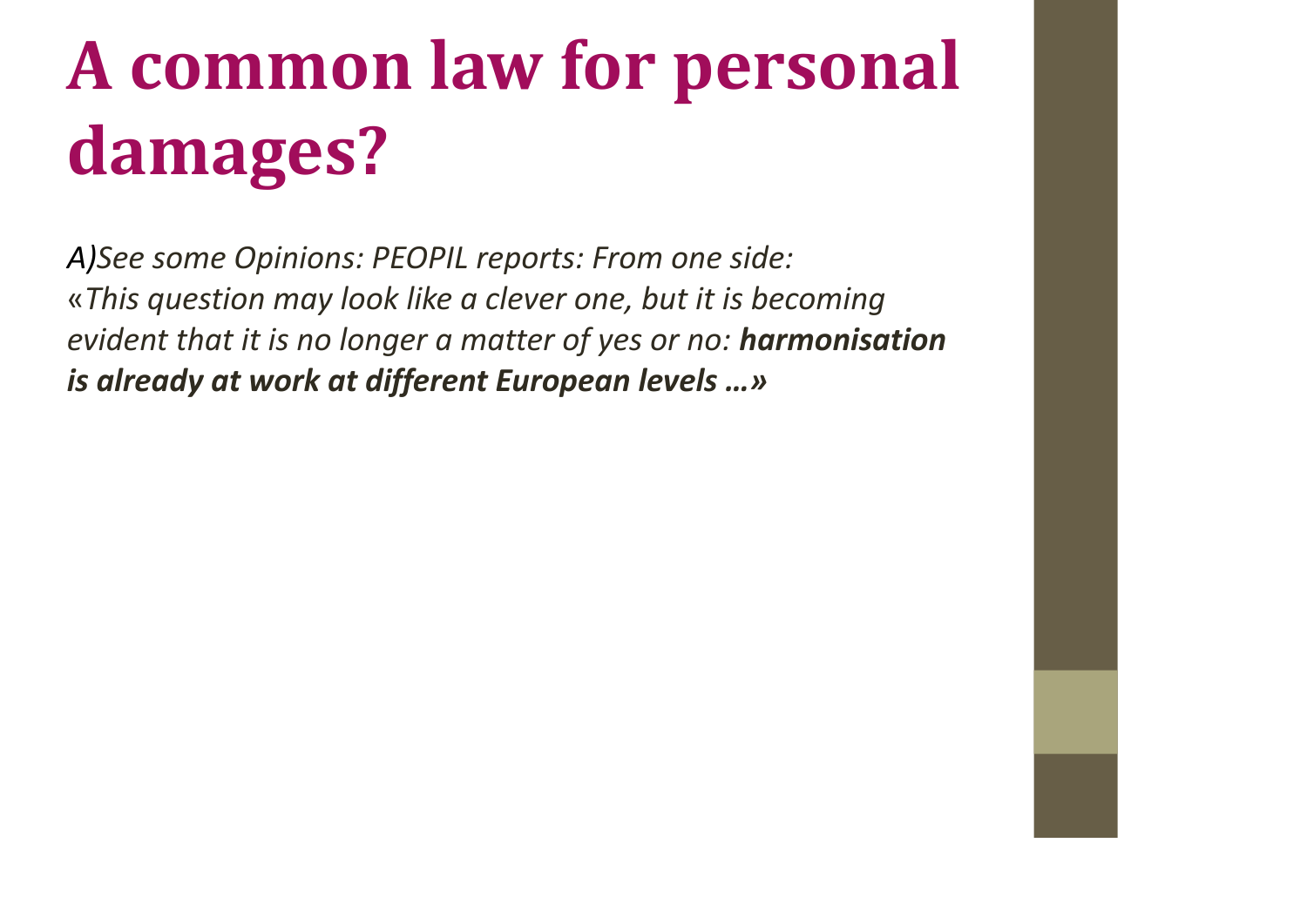## **Opinion of PEOPIL group**

#### *B)From the other side:*

The differences between the European systems of personal injury compensation are much greater than the points in common  $\rightarrow$ «**European legal systems are too far apart to contemplate unification or minimum harmonisation straight away**.

Moreover, from a comparative perspective, there is no single national compensation system which constitutes a sufficiently prestigious model throughout Europe to influence and direct the systems in force in the other Member States»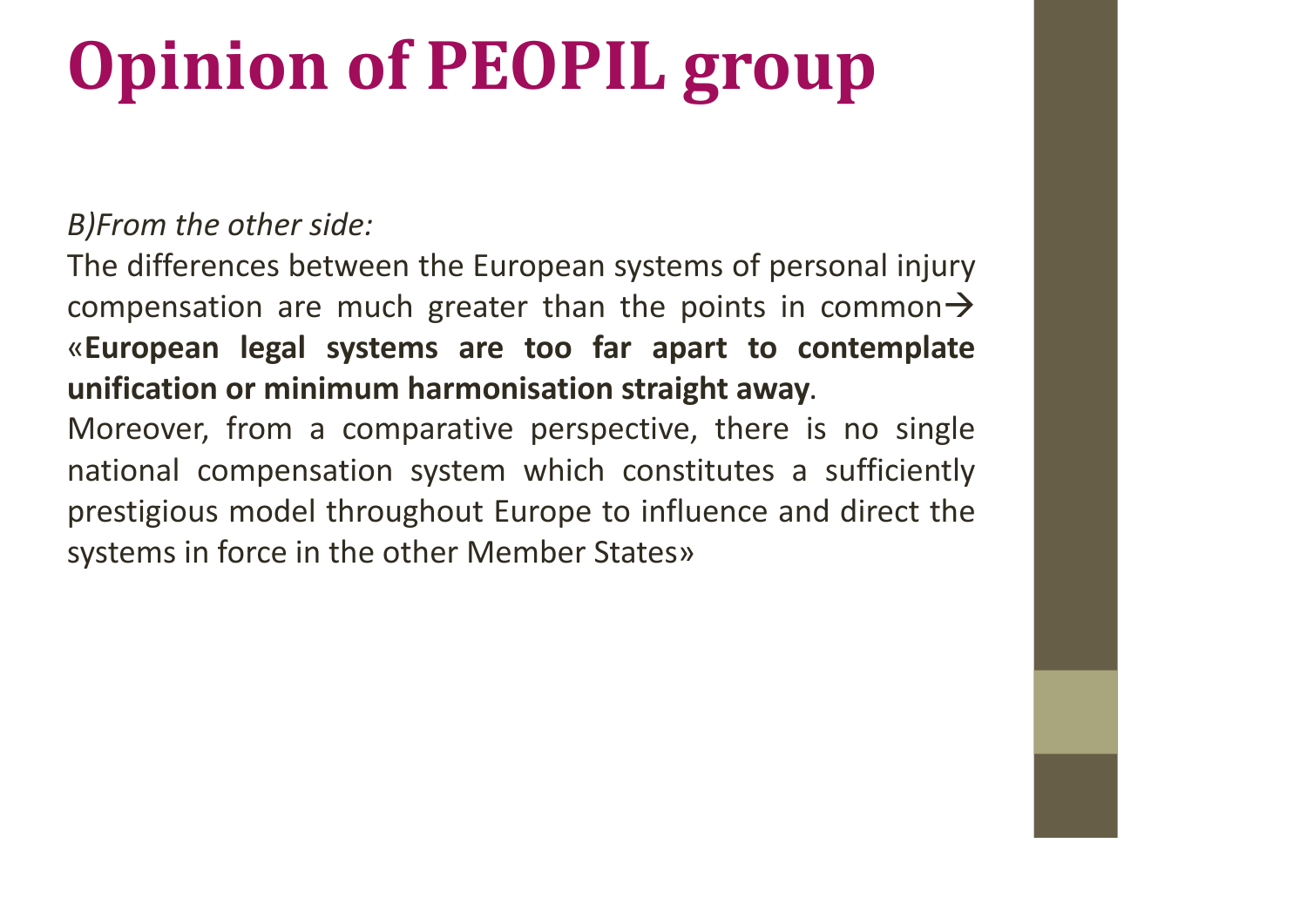#### So:

 $\rightarrow$  Too different starting points

Absence of a «model» to refere to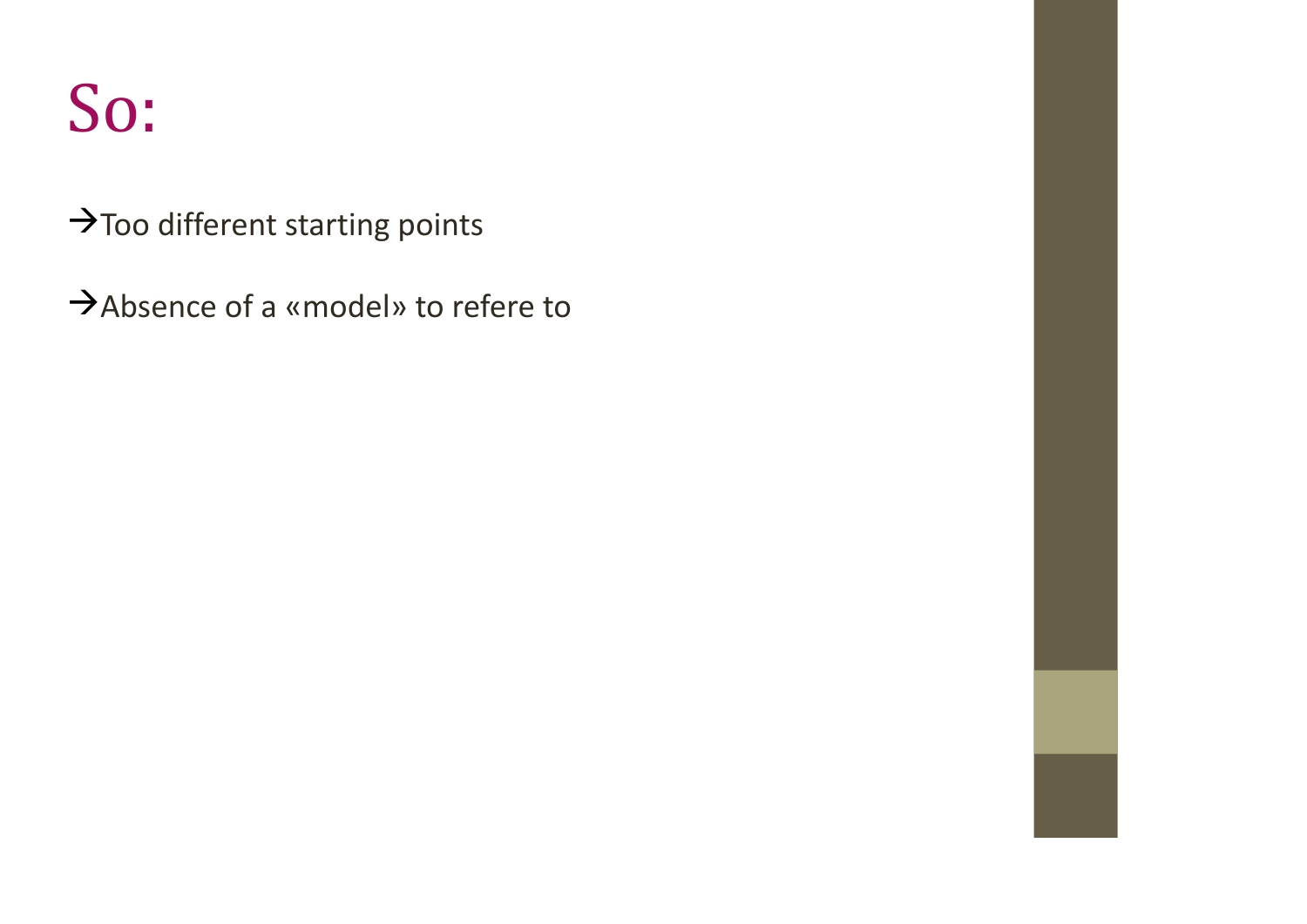## **But as we all know: incredible impact on insurance**

- Tort compensation is strictly connected to insurance
- In the majority of the legal systems, a very high percentage of claims for liability (from 85-95%) are against insurers (no «sole» liable parties)  $\rightarrow$  that means that insurance can have great influence on the level of compensation awarded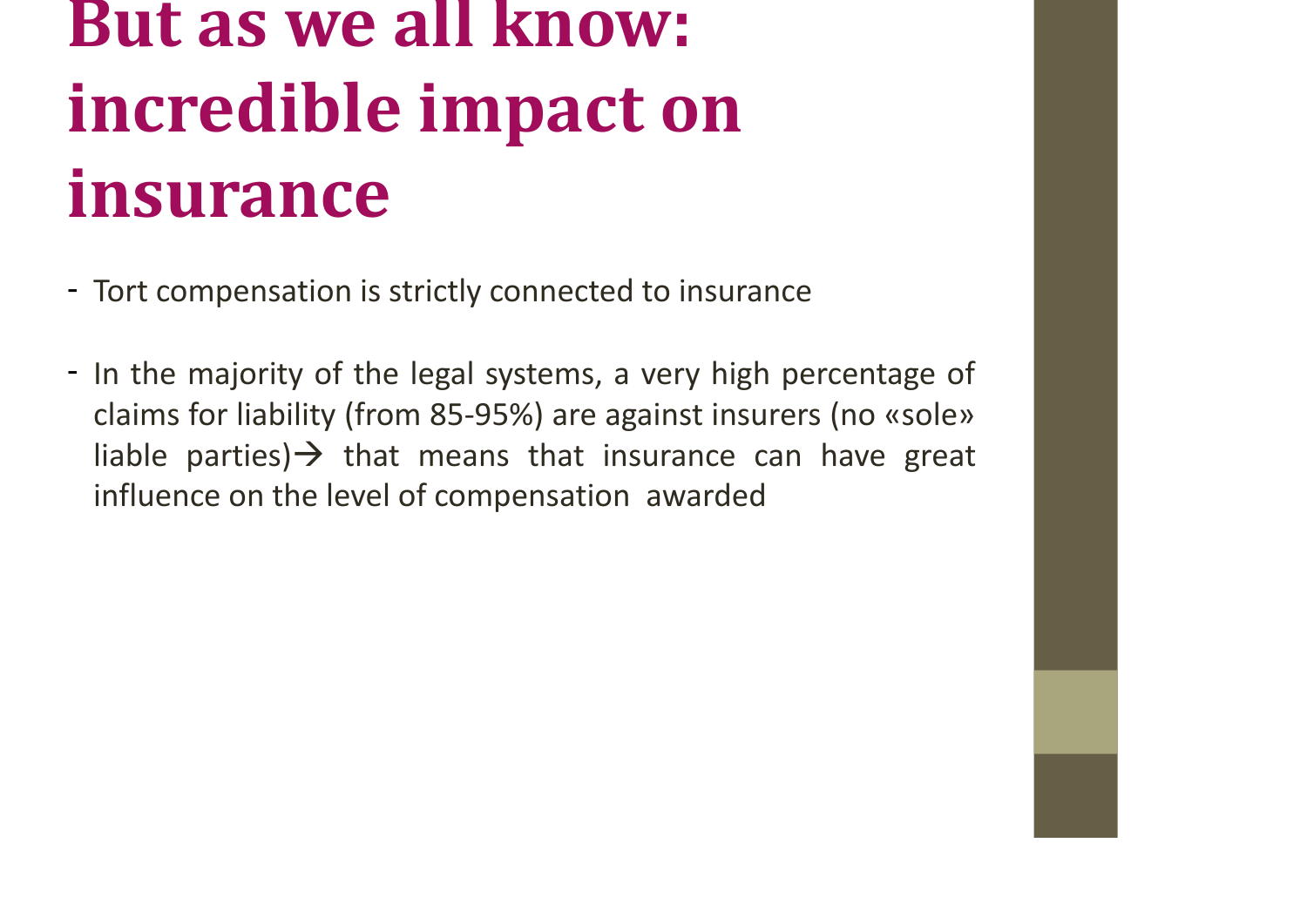## **Influence of insurance on compensation levels:**

1) From one side, compensation awards rarely overpass maximum insurance sums  $\rightarrow$  the real defendant is always the insurance company (presence of insurance as a cap to the compensation awarded)

2) Level of award is pushed at the insurance limit (insurance as a factor that increase in the amount for part of the cases)

 $\rightarrow$  lobby  $\rightarrow$  can the creation of a harmonized insurance contract law help?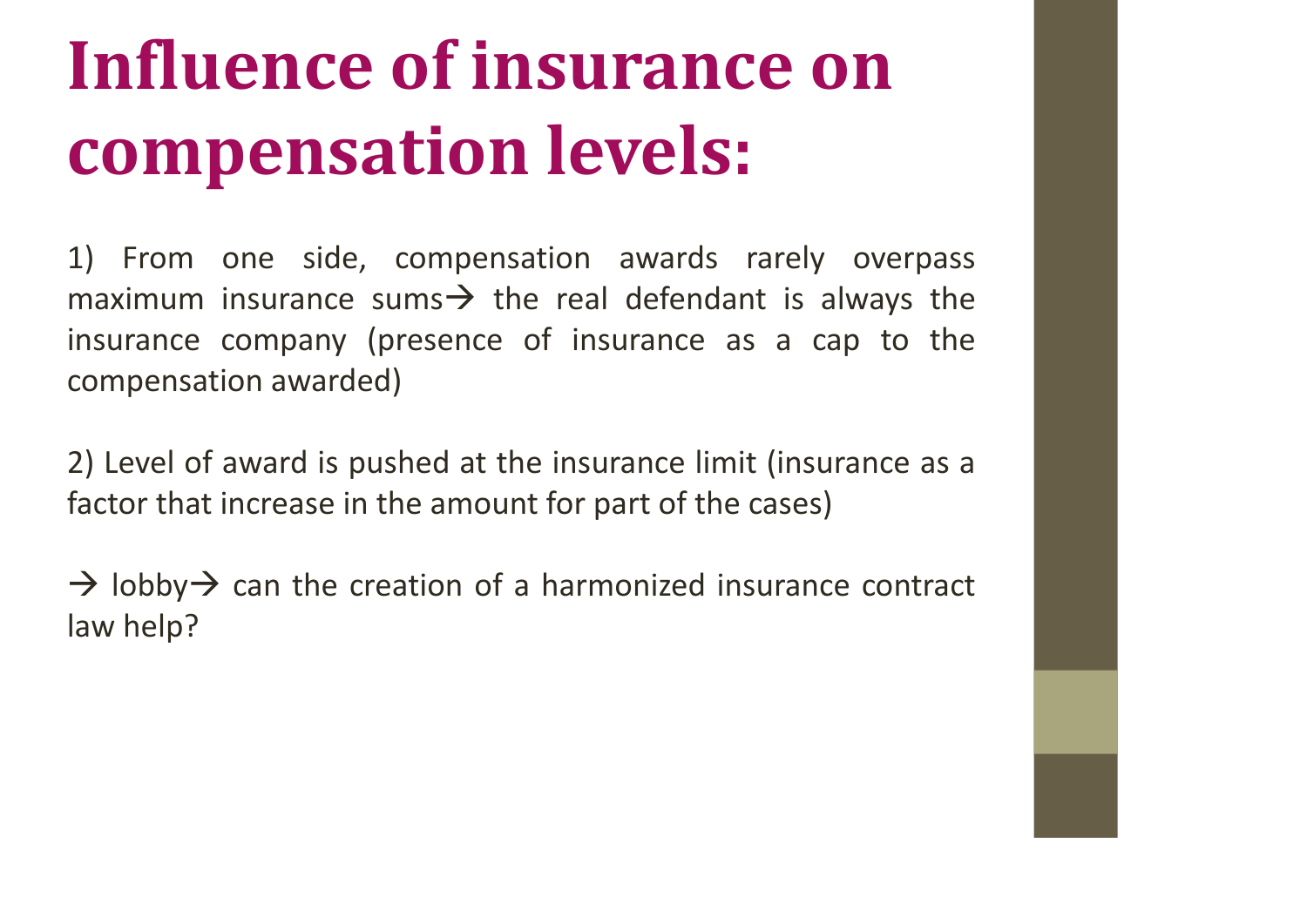#### Actually in Europe

-part of the insurance contract law is directly harmonized  $\rightarrow$  i.e. directives concerning insurance contracts, especially on information duties, right of withdrawal, etc. Part of the insurance contract law is indirectly harmonized  $\rightarrow$  i.e. directives concerning unfair contract terms

- Part of the insurance contract law is not harmonized  $\rightarrow$ especially general rule on liability insurance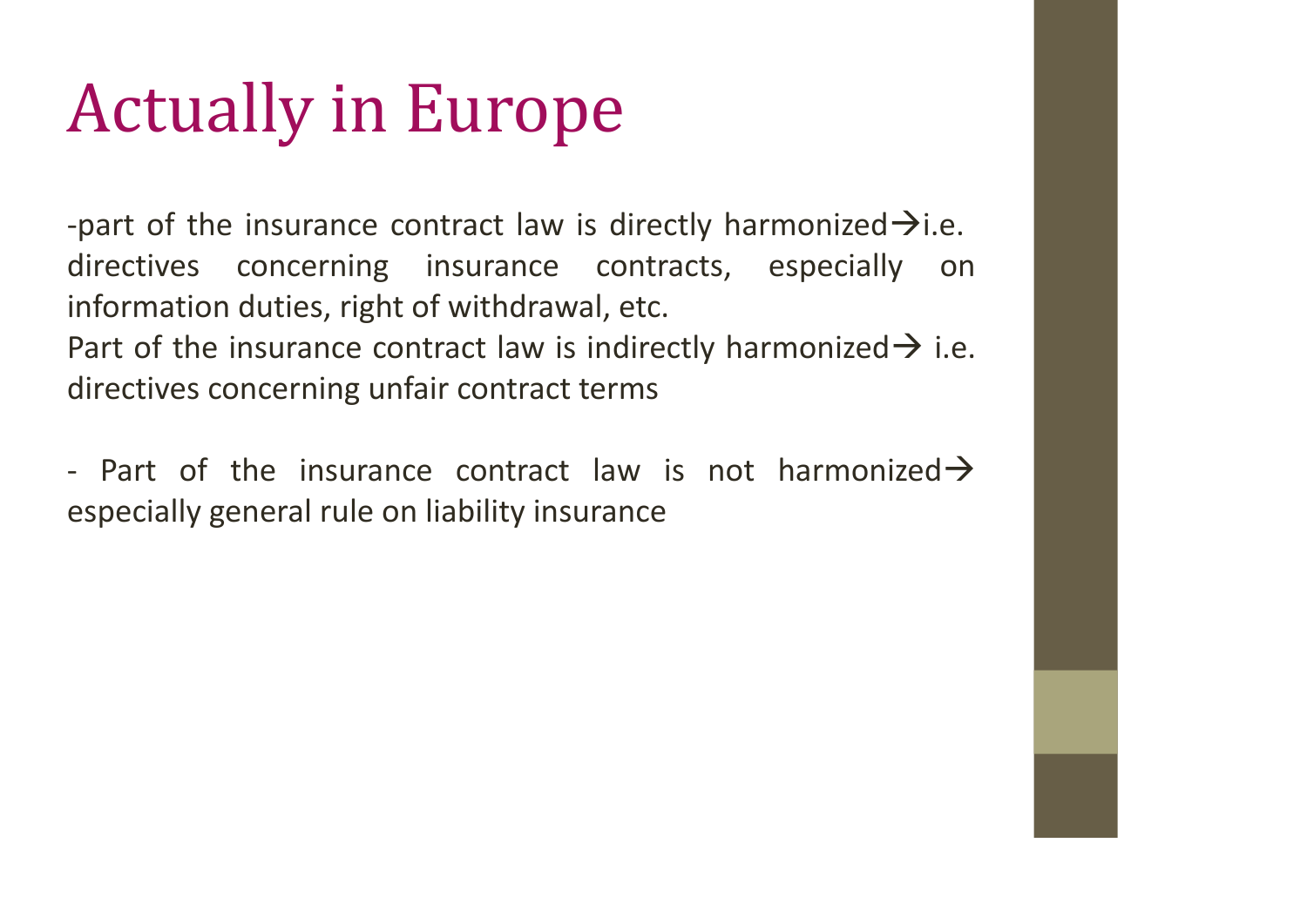## **Compensation and Single Market for Insurance**

- Problem for cross border litigation: legal uncertainty, scarce knowledge of the market
- $\rightarrow$  Problem for free movement of insurance companies and insurance services

 $\rightarrow$  Less competition in insurance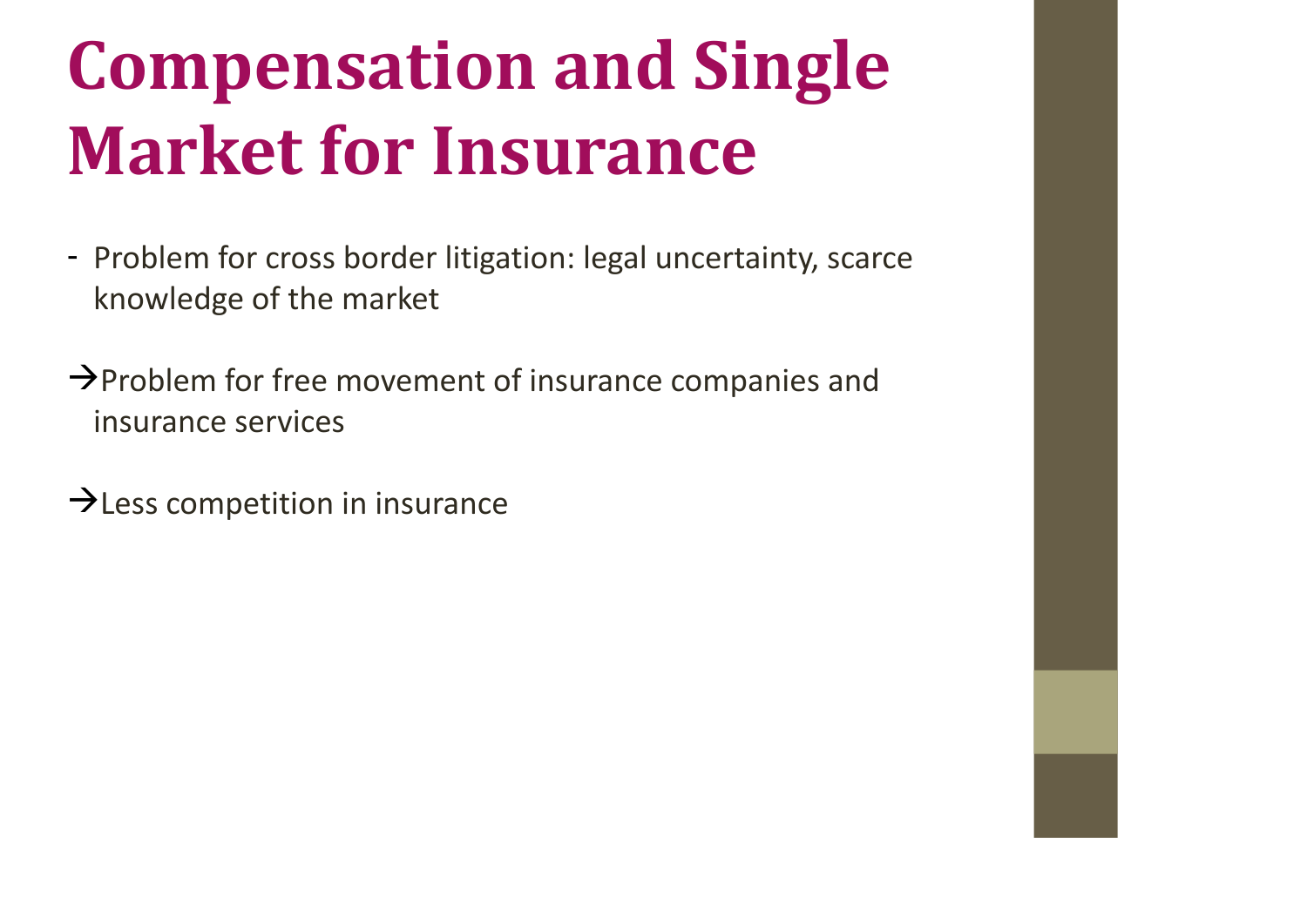## What is EU doing for insurance contract law?

- Consultation with stakeholders
- Creation of a Group of Expert (2013)
- New calls for measures effect of legal differences in EU country legisation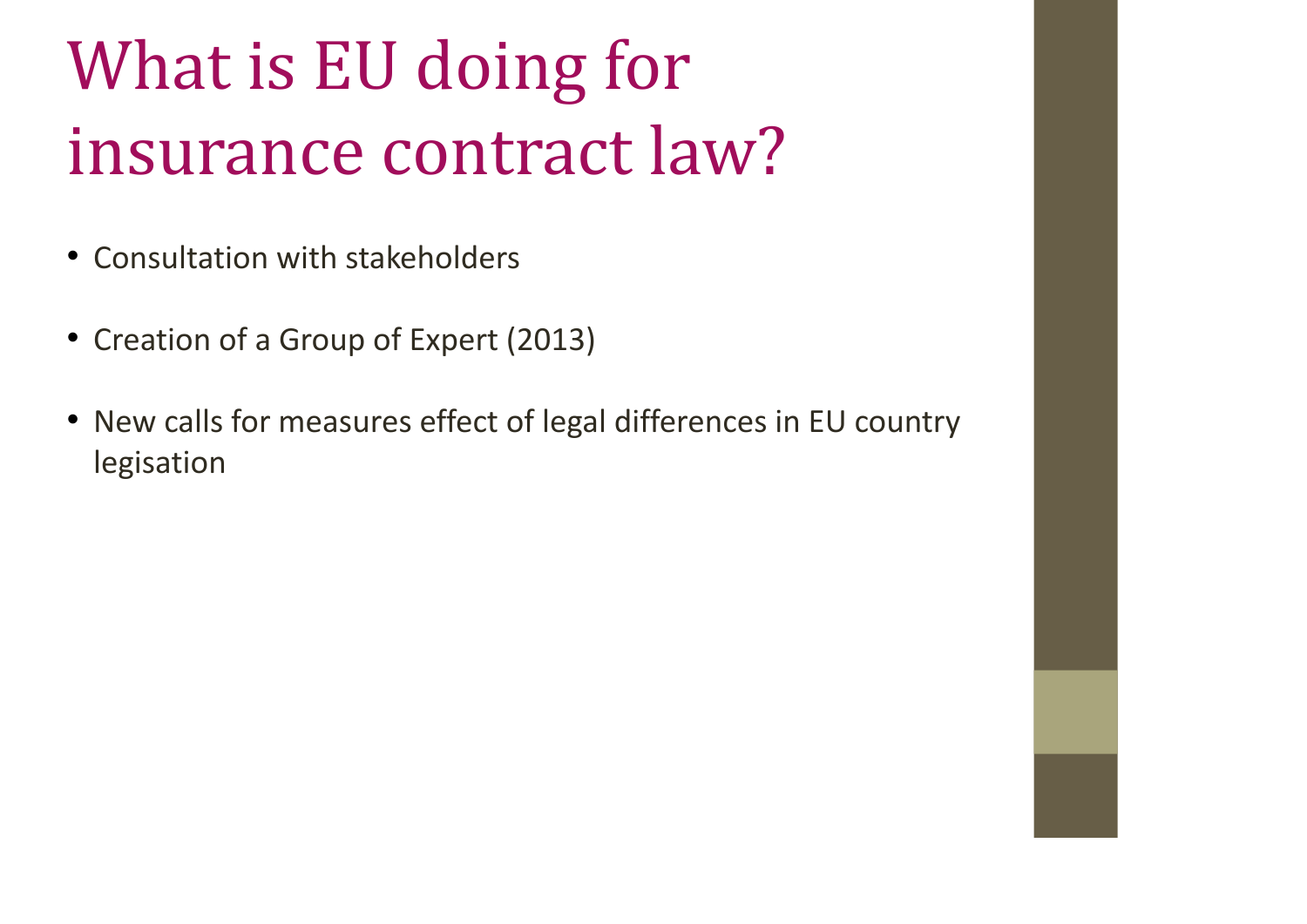#### **Group of Experts on Insurance Contract Law EU Commission – 2013/2014**

• Commission Decision of 17 January 2013 an Expert Group on a European Insurance Contract Law, OJ 2013 C 16/6 (Commission Decision).

 $\rightarrow$  Identify obstacles to free circulation of insurance products and services

General report, passim and section five in particular  $\rightarrow$  what are the obstacles to free circulation of liability insurance (especially, but not only, in motor liability insurance and medmal insurance)?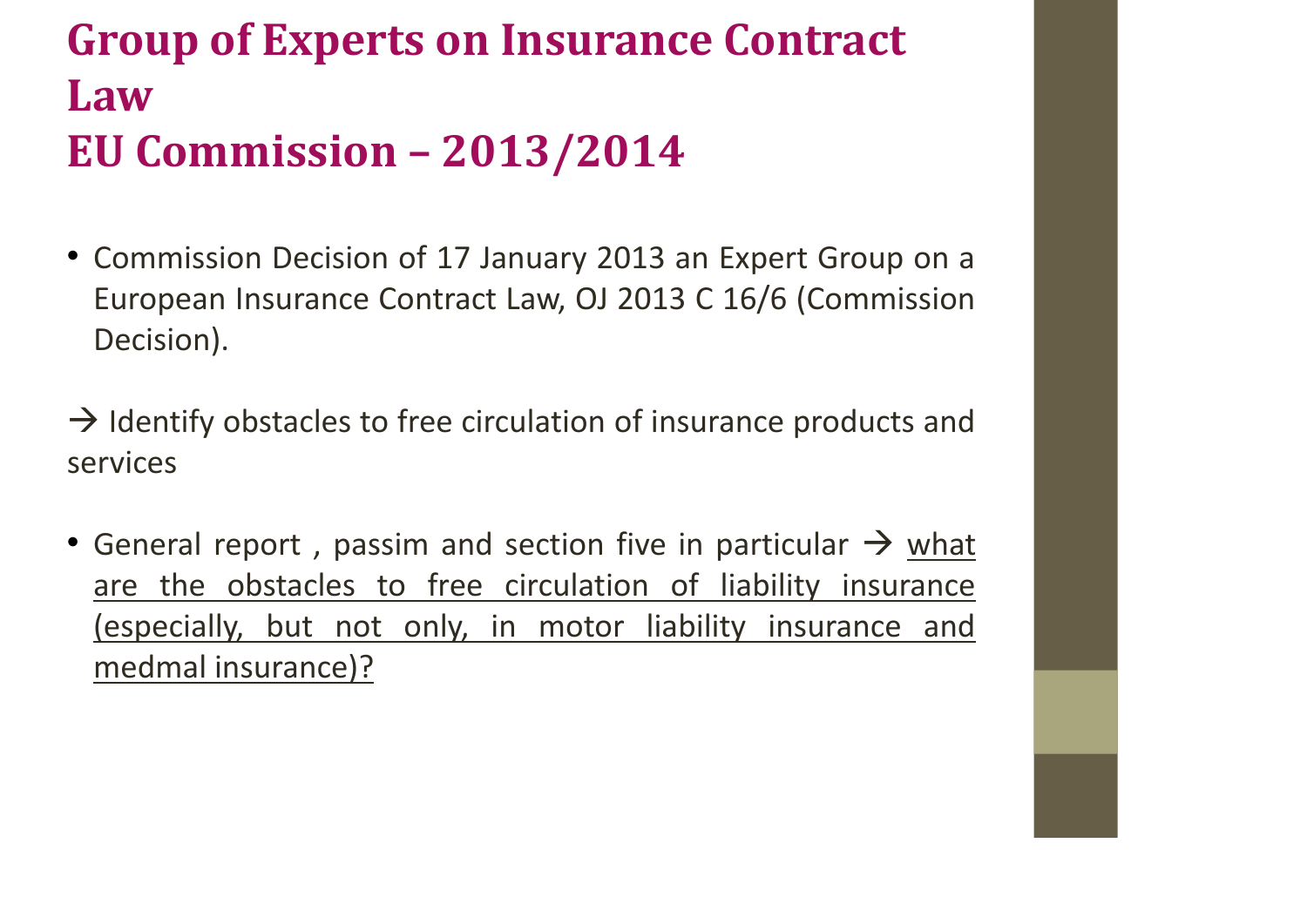#### **Expert Group General Report:**

"7. The legal framework of liability insurance is particularly complex due to the involvement of third parties, the interrelation with liability law, and the variety of duties to insure imposed by national legislation or regulation. While it is not easy to isolate issues of pure insurance contract law, a number of legal divergences have been identified as causing costs and uncertainty. This notably applies to the various differences concerning compulsory insurances, to rules on the mitigation of loss, in particular on the cover of legal expenses incurred for the defence and on the time-span of the insurer's liability. The applicable rules on insurance contract law are only one element in the decision to offer cross-border liability cover alongside others; they do not appear to be the main element".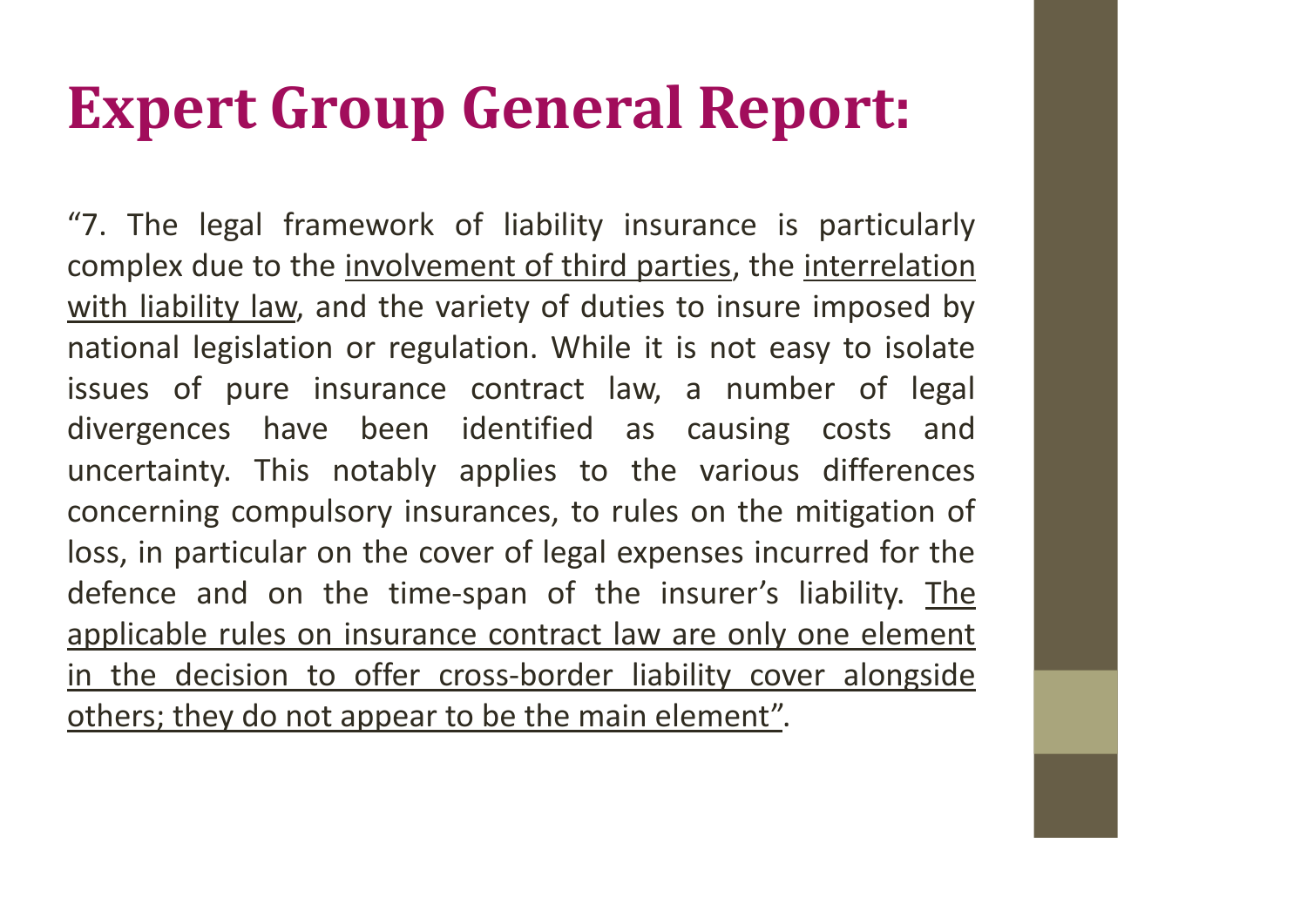## **General report :**

- Rules on liability insurance:
	- Direct action /absence of direct action
	- Different Prescription limit
	- Existance of an automatic subrogation/non automotic

BUT above all

- Different tort law and amount of recovery
- Impact on insurance contract: ex. differences in setting minimum coverage: the amount of the minimum sum set by the law (if any) is strictly influenced by considerations relating to the awards made to victims in a specific country.
- Differences in judicial certainty
	- Time
	- Predictability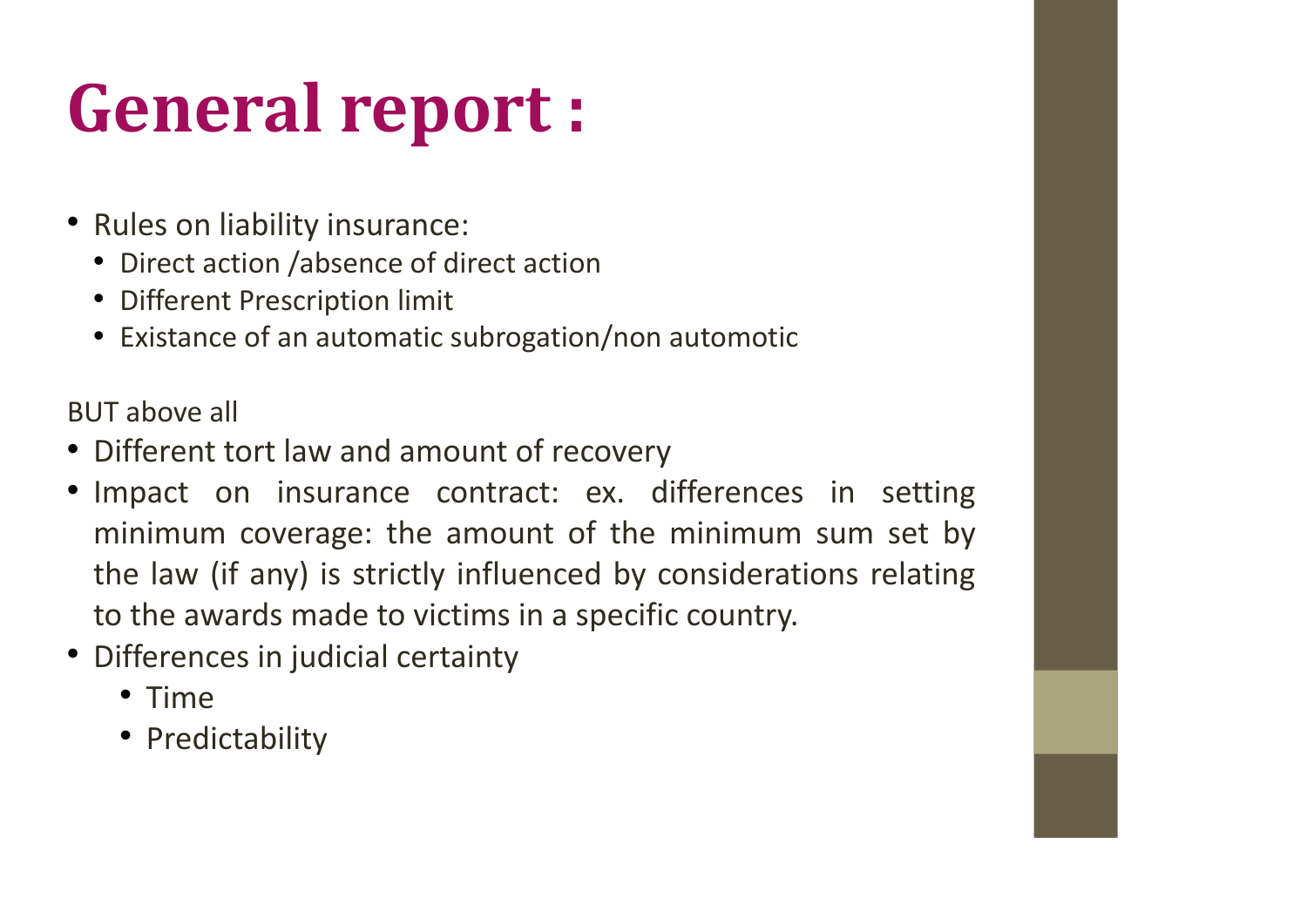#### **Some Conclusions:**

- 1)Circulation of insurance products, especially in laibility insurance for motor accidents and medmal, are deeply concerned
- 2)Free circulation of insurance services find a major obstacle in the existance of different models and amount of compensation
- 3)Unpredictability and uncertainty are a major obstacle for local as well as for foreign insurers willing to enter a member state market.